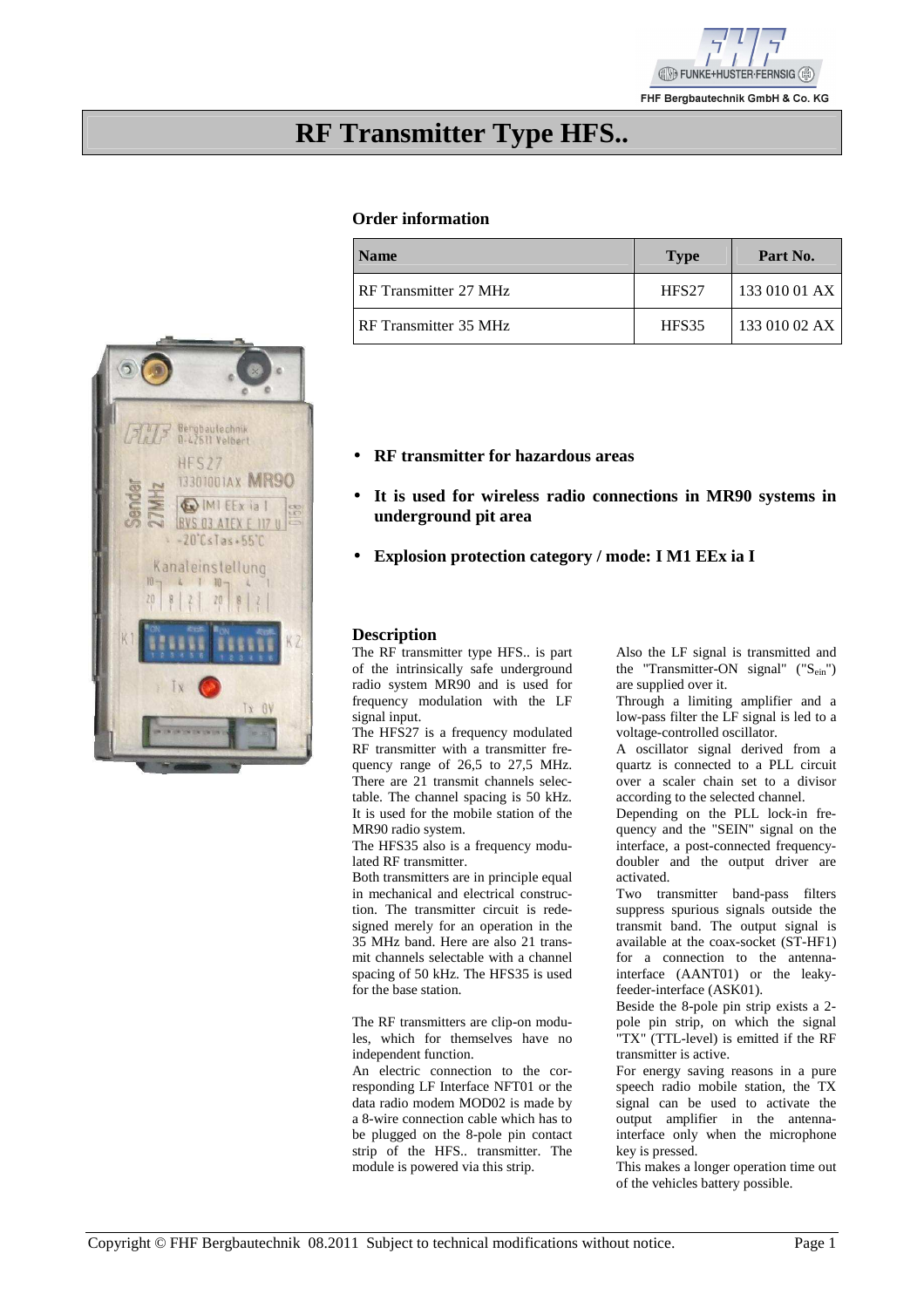Zur Stromersparnis kann in einer reinen Sprechfunk-Mobilstation das TX-Signal dazu verwendet werden, den Ausgangsverstärker in der Antennenanpassung erst dann einzuschalten, wenn die Mikrofontaste betätigt wird.

Damit wird eine längere Betriebsdauer aus der Fahrzeugbatterie ermöglicht.

#### **Construction**

The module has a tin plate housing. The electronics inside is placed on two printed circuit boards. It is mainly fabricated in SMD technology. At the front-sides of the modules there are two clips to fasten the transmitter on the corresponding LF interface module NFT01 or data radio modem MOD02.

#### **Dimensional drawing**



# **Connection diagram**

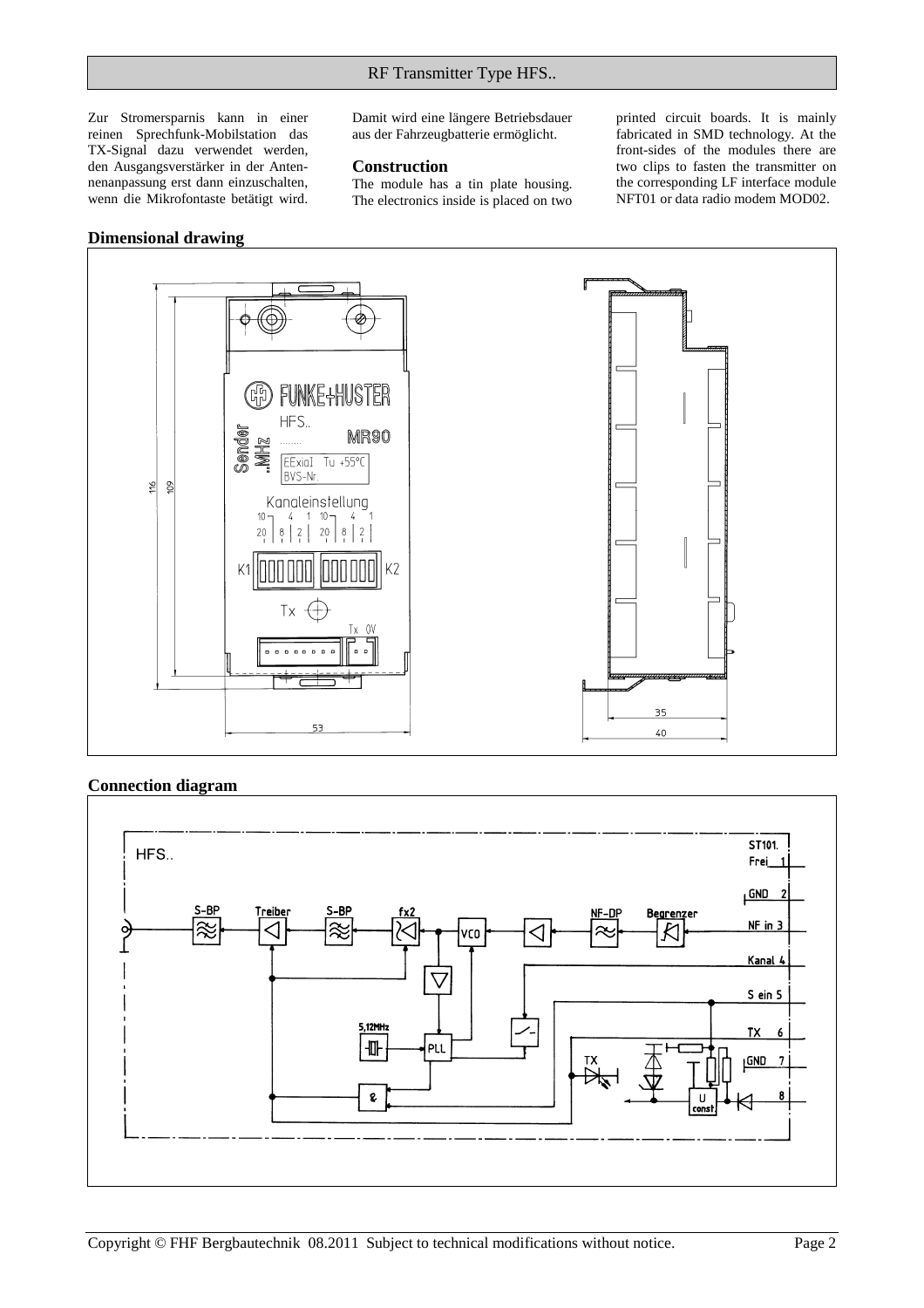| <b>RF</b> Transmitter<br><b>Name</b><br>HFS27 or HFS35<br><b>Type</b><br><b>Elektrical Characteristics / Parameters</b><br>Power supply circuit<br>(Pin contact strip U2 (ST101.8) and GND (ST101.2 = ST101.7))<br>Max. input voltage U <sub>i</sub><br>$15$ $V_{DC}$<br>Max. input current I <sub>i</sub><br>107 mA<br>Max. internal capacity $C_i$<br>negligible<br>Max. internal inductivity L <sub>i</sub><br>negligible<br>RF transmitter inputs/outputs only Type HFS27 and Type HFS35<br>Pin contact strip<br>LF-IN<br>(ST101.3),<br><b>CHANNEL</b><br>(ST101.4),<br>(ST101.5),<br>S ein<br>$(ST101.6 = ST104.2)$<br>TX<br>Control signals ST101.4, ST101.5, ST101.6 = ST104.2<br>Max. output voltage $U_0$<br>7.7 $V_{DC}$<br>Max. output current $I_0$<br>$7.7 \text{ mA}$<br>Max. external capacity $C_0$<br>can be determined only in common with the connected<br>devices and components<br>can be determined only in common with the connected<br>Max. external inductivity $L_0$<br>devices and components<br>Max. internal capacity $C_i$<br>negligible<br>Max. internal inductivity $L_i$<br>negligible<br>Signal voltage output/input ST101.3<br>LF level<br>-6 dBm on 600 $\Omega$<br>300 Hz to 3400 Hz<br>LF frequency range<br>Max. output voltage $U_0$<br>7.7 $V_{DC}$<br>Max. output current $I_0$<br>107 mA<br>Max. external capacity $C_0$<br>can be determined only in common with the connected<br>devices and components<br>can be determined only in common with the connected<br>Max. external inductivity $L_0$<br>devices and components<br>Max. input voltage U <sub>i</sub><br>$7.7 V_{DC}$<br>Max. internal capacity C <sub>i</sub><br>negligible<br>Max. internal inductivity $L_i$<br>negligible<br>Transmitter output Type HFS27 and Type HFS35 (ST-HF1)<br>Max. output voltage $U_0$<br>$7.7 V_{DC}$<br>Max. output voltage<br>$710 \text{ mV}_{AC}$<br>Max. output current $I_0$<br>$107 \text{ mA}$<br>Max. external capacity $C_0$<br>can be determined only in common with the connected<br>devices and components<br>can be determined only in common with the connected<br>Max. external inductivity $L_0$<br>devices and components<br>$7.7 V_{DC}$<br>Max. input voltage U <sub>i</sub><br>Max. internal capacity $C_i$<br>negligible<br>Max. internal inductivity $L_i$<br>negligible<br><b>Additional Technical Data</b><br>26.5 MHz to 27.5 MHz<br>Transmit frequency range<br>(HFS27)<br>34.5 MHz to 35.5 MHz<br>(HFS35)<br>Channel count<br>21<br>Channel spacing (Frequency pattern)<br>$50$ kHz<br>Channel setting<br>with 6-pole DIP switches K1 and K2 (K2 setting<br>activated with signal "Channel", pin 4 St101)<br><b>Frequency Modulation</b><br>Modulation |  |  |  |
|--------------------------------------------------------------------------------------------------------------------------------------------------------------------------------------------------------------------------------------------------------------------------------------------------------------------------------------------------------------------------------------------------------------------------------------------------------------------------------------------------------------------------------------------------------------------------------------------------------------------------------------------------------------------------------------------------------------------------------------------------------------------------------------------------------------------------------------------------------------------------------------------------------------------------------------------------------------------------------------------------------------------------------------------------------------------------------------------------------------------------------------------------------------------------------------------------------------------------------------------------------------------------------------------------------------------------------------------------------------------------------------------------------------------------------------------------------------------------------------------------------------------------------------------------------------------------------------------------------------------------------------------------------------------------------------------------------------------------------------------------------------------------------------------------------------------------------------------------------------------------------------------------------------------------------------------------------------------------------------------------------------------------------------------------------------------------------------------------------------------------------------------------------------------------------------------------------------------------------------------------------------------------------------------------------------------------------------------------------------------------------------------------------------------------------------------------------------------------------------------------------------------------------------------------------------------------------------------------------------------------------------------------------------------------------------------------------------------------|--|--|--|
|                                                                                                                                                                                                                                                                                                                                                                                                                                                                                                                                                                                                                                                                                                                                                                                                                                                                                                                                                                                                                                                                                                                                                                                                                                                                                                                                                                                                                                                                                                                                                                                                                                                                                                                                                                                                                                                                                                                                                                                                                                                                                                                                                                                                                                                                                                                                                                                                                                                                                                                                                                                                                                                                                                                          |  |  |  |
|                                                                                                                                                                                                                                                                                                                                                                                                                                                                                                                                                                                                                                                                                                                                                                                                                                                                                                                                                                                                                                                                                                                                                                                                                                                                                                                                                                                                                                                                                                                                                                                                                                                                                                                                                                                                                                                                                                                                                                                                                                                                                                                                                                                                                                                                                                                                                                                                                                                                                                                                                                                                                                                                                                                          |  |  |  |
|                                                                                                                                                                                                                                                                                                                                                                                                                                                                                                                                                                                                                                                                                                                                                                                                                                                                                                                                                                                                                                                                                                                                                                                                                                                                                                                                                                                                                                                                                                                                                                                                                                                                                                                                                                                                                                                                                                                                                                                                                                                                                                                                                                                                                                                                                                                                                                                                                                                                                                                                                                                                                                                                                                                          |  |  |  |
|                                                                                                                                                                                                                                                                                                                                                                                                                                                                                                                                                                                                                                                                                                                                                                                                                                                                                                                                                                                                                                                                                                                                                                                                                                                                                                                                                                                                                                                                                                                                                                                                                                                                                                                                                                                                                                                                                                                                                                                                                                                                                                                                                                                                                                                                                                                                                                                                                                                                                                                                                                                                                                                                                                                          |  |  |  |
|                                                                                                                                                                                                                                                                                                                                                                                                                                                                                                                                                                                                                                                                                                                                                                                                                                                                                                                                                                                                                                                                                                                                                                                                                                                                                                                                                                                                                                                                                                                                                                                                                                                                                                                                                                                                                                                                                                                                                                                                                                                                                                                                                                                                                                                                                                                                                                                                                                                                                                                                                                                                                                                                                                                          |  |  |  |
|                                                                                                                                                                                                                                                                                                                                                                                                                                                                                                                                                                                                                                                                                                                                                                                                                                                                                                                                                                                                                                                                                                                                                                                                                                                                                                                                                                                                                                                                                                                                                                                                                                                                                                                                                                                                                                                                                                                                                                                                                                                                                                                                                                                                                                                                                                                                                                                                                                                                                                                                                                                                                                                                                                                          |  |  |  |
|                                                                                                                                                                                                                                                                                                                                                                                                                                                                                                                                                                                                                                                                                                                                                                                                                                                                                                                                                                                                                                                                                                                                                                                                                                                                                                                                                                                                                                                                                                                                                                                                                                                                                                                                                                                                                                                                                                                                                                                                                                                                                                                                                                                                                                                                                                                                                                                                                                                                                                                                                                                                                                                                                                                          |  |  |  |
|                                                                                                                                                                                                                                                                                                                                                                                                                                                                                                                                                                                                                                                                                                                                                                                                                                                                                                                                                                                                                                                                                                                                                                                                                                                                                                                                                                                                                                                                                                                                                                                                                                                                                                                                                                                                                                                                                                                                                                                                                                                                                                                                                                                                                                                                                                                                                                                                                                                                                                                                                                                                                                                                                                                          |  |  |  |
|                                                                                                                                                                                                                                                                                                                                                                                                                                                                                                                                                                                                                                                                                                                                                                                                                                                                                                                                                                                                                                                                                                                                                                                                                                                                                                                                                                                                                                                                                                                                                                                                                                                                                                                                                                                                                                                                                                                                                                                                                                                                                                                                                                                                                                                                                                                                                                                                                                                                                                                                                                                                                                                                                                                          |  |  |  |
|                                                                                                                                                                                                                                                                                                                                                                                                                                                                                                                                                                                                                                                                                                                                                                                                                                                                                                                                                                                                                                                                                                                                                                                                                                                                                                                                                                                                                                                                                                                                                                                                                                                                                                                                                                                                                                                                                                                                                                                                                                                                                                                                                                                                                                                                                                                                                                                                                                                                                                                                                                                                                                                                                                                          |  |  |  |
|                                                                                                                                                                                                                                                                                                                                                                                                                                                                                                                                                                                                                                                                                                                                                                                                                                                                                                                                                                                                                                                                                                                                                                                                                                                                                                                                                                                                                                                                                                                                                                                                                                                                                                                                                                                                                                                                                                                                                                                                                                                                                                                                                                                                                                                                                                                                                                                                                                                                                                                                                                                                                                                                                                                          |  |  |  |
|                                                                                                                                                                                                                                                                                                                                                                                                                                                                                                                                                                                                                                                                                                                                                                                                                                                                                                                                                                                                                                                                                                                                                                                                                                                                                                                                                                                                                                                                                                                                                                                                                                                                                                                                                                                                                                                                                                                                                                                                                                                                                                                                                                                                                                                                                                                                                                                                                                                                                                                                                                                                                                                                                                                          |  |  |  |
|                                                                                                                                                                                                                                                                                                                                                                                                                                                                                                                                                                                                                                                                                                                                                                                                                                                                                                                                                                                                                                                                                                                                                                                                                                                                                                                                                                                                                                                                                                                                                                                                                                                                                                                                                                                                                                                                                                                                                                                                                                                                                                                                                                                                                                                                                                                                                                                                                                                                                                                                                                                                                                                                                                                          |  |  |  |
|                                                                                                                                                                                                                                                                                                                                                                                                                                                                                                                                                                                                                                                                                                                                                                                                                                                                                                                                                                                                                                                                                                                                                                                                                                                                                                                                                                                                                                                                                                                                                                                                                                                                                                                                                                                                                                                                                                                                                                                                                                                                                                                                                                                                                                                                                                                                                                                                                                                                                                                                                                                                                                                                                                                          |  |  |  |
|                                                                                                                                                                                                                                                                                                                                                                                                                                                                                                                                                                                                                                                                                                                                                                                                                                                                                                                                                                                                                                                                                                                                                                                                                                                                                                                                                                                                                                                                                                                                                                                                                                                                                                                                                                                                                                                                                                                                                                                                                                                                                                                                                                                                                                                                                                                                                                                                                                                                                                                                                                                                                                                                                                                          |  |  |  |
|                                                                                                                                                                                                                                                                                                                                                                                                                                                                                                                                                                                                                                                                                                                                                                                                                                                                                                                                                                                                                                                                                                                                                                                                                                                                                                                                                                                                                                                                                                                                                                                                                                                                                                                                                                                                                                                                                                                                                                                                                                                                                                                                                                                                                                                                                                                                                                                                                                                                                                                                                                                                                                                                                                                          |  |  |  |
|                                                                                                                                                                                                                                                                                                                                                                                                                                                                                                                                                                                                                                                                                                                                                                                                                                                                                                                                                                                                                                                                                                                                                                                                                                                                                                                                                                                                                                                                                                                                                                                                                                                                                                                                                                                                                                                                                                                                                                                                                                                                                                                                                                                                                                                                                                                                                                                                                                                                                                                                                                                                                                                                                                                          |  |  |  |
|                                                                                                                                                                                                                                                                                                                                                                                                                                                                                                                                                                                                                                                                                                                                                                                                                                                                                                                                                                                                                                                                                                                                                                                                                                                                                                                                                                                                                                                                                                                                                                                                                                                                                                                                                                                                                                                                                                                                                                                                                                                                                                                                                                                                                                                                                                                                                                                                                                                                                                                                                                                                                                                                                                                          |  |  |  |
|                                                                                                                                                                                                                                                                                                                                                                                                                                                                                                                                                                                                                                                                                                                                                                                                                                                                                                                                                                                                                                                                                                                                                                                                                                                                                                                                                                                                                                                                                                                                                                                                                                                                                                                                                                                                                                                                                                                                                                                                                                                                                                                                                                                                                                                                                                                                                                                                                                                                                                                                                                                                                                                                                                                          |  |  |  |
|                                                                                                                                                                                                                                                                                                                                                                                                                                                                                                                                                                                                                                                                                                                                                                                                                                                                                                                                                                                                                                                                                                                                                                                                                                                                                                                                                                                                                                                                                                                                                                                                                                                                                                                                                                                                                                                                                                                                                                                                                                                                                                                                                                                                                                                                                                                                                                                                                                                                                                                                                                                                                                                                                                                          |  |  |  |
|                                                                                                                                                                                                                                                                                                                                                                                                                                                                                                                                                                                                                                                                                                                                                                                                                                                                                                                                                                                                                                                                                                                                                                                                                                                                                                                                                                                                                                                                                                                                                                                                                                                                                                                                                                                                                                                                                                                                                                                                                                                                                                                                                                                                                                                                                                                                                                                                                                                                                                                                                                                                                                                                                                                          |  |  |  |
|                                                                                                                                                                                                                                                                                                                                                                                                                                                                                                                                                                                                                                                                                                                                                                                                                                                                                                                                                                                                                                                                                                                                                                                                                                                                                                                                                                                                                                                                                                                                                                                                                                                                                                                                                                                                                                                                                                                                                                                                                                                                                                                                                                                                                                                                                                                                                                                                                                                                                                                                                                                                                                                                                                                          |  |  |  |
|                                                                                                                                                                                                                                                                                                                                                                                                                                                                                                                                                                                                                                                                                                                                                                                                                                                                                                                                                                                                                                                                                                                                                                                                                                                                                                                                                                                                                                                                                                                                                                                                                                                                                                                                                                                                                                                                                                                                                                                                                                                                                                                                                                                                                                                                                                                                                                                                                                                                                                                                                                                                                                                                                                                          |  |  |  |
|                                                                                                                                                                                                                                                                                                                                                                                                                                                                                                                                                                                                                                                                                                                                                                                                                                                                                                                                                                                                                                                                                                                                                                                                                                                                                                                                                                                                                                                                                                                                                                                                                                                                                                                                                                                                                                                                                                                                                                                                                                                                                                                                                                                                                                                                                                                                                                                                                                                                                                                                                                                                                                                                                                                          |  |  |  |
|                                                                                                                                                                                                                                                                                                                                                                                                                                                                                                                                                                                                                                                                                                                                                                                                                                                                                                                                                                                                                                                                                                                                                                                                                                                                                                                                                                                                                                                                                                                                                                                                                                                                                                                                                                                                                                                                                                                                                                                                                                                                                                                                                                                                                                                                                                                                                                                                                                                                                                                                                                                                                                                                                                                          |  |  |  |
|                                                                                                                                                                                                                                                                                                                                                                                                                                                                                                                                                                                                                                                                                                                                                                                                                                                                                                                                                                                                                                                                                                                                                                                                                                                                                                                                                                                                                                                                                                                                                                                                                                                                                                                                                                                                                                                                                                                                                                                                                                                                                                                                                                                                                                                                                                                                                                                                                                                                                                                                                                                                                                                                                                                          |  |  |  |
|                                                                                                                                                                                                                                                                                                                                                                                                                                                                                                                                                                                                                                                                                                                                                                                                                                                                                                                                                                                                                                                                                                                                                                                                                                                                                                                                                                                                                                                                                                                                                                                                                                                                                                                                                                                                                                                                                                                                                                                                                                                                                                                                                                                                                                                                                                                                                                                                                                                                                                                                                                                                                                                                                                                          |  |  |  |
|                                                                                                                                                                                                                                                                                                                                                                                                                                                                                                                                                                                                                                                                                                                                                                                                                                                                                                                                                                                                                                                                                                                                                                                                                                                                                                                                                                                                                                                                                                                                                                                                                                                                                                                                                                                                                                                                                                                                                                                                                                                                                                                                                                                                                                                                                                                                                                                                                                                                                                                                                                                                                                                                                                                          |  |  |  |
|                                                                                                                                                                                                                                                                                                                                                                                                                                                                                                                                                                                                                                                                                                                                                                                                                                                                                                                                                                                                                                                                                                                                                                                                                                                                                                                                                                                                                                                                                                                                                                                                                                                                                                                                                                                                                                                                                                                                                                                                                                                                                                                                                                                                                                                                                                                                                                                                                                                                                                                                                                                                                                                                                                                          |  |  |  |
|                                                                                                                                                                                                                                                                                                                                                                                                                                                                                                                                                                                                                                                                                                                                                                                                                                                                                                                                                                                                                                                                                                                                                                                                                                                                                                                                                                                                                                                                                                                                                                                                                                                                                                                                                                                                                                                                                                                                                                                                                                                                                                                                                                                                                                                                                                                                                                                                                                                                                                                                                                                                                                                                                                                          |  |  |  |
|                                                                                                                                                                                                                                                                                                                                                                                                                                                                                                                                                                                                                                                                                                                                                                                                                                                                                                                                                                                                                                                                                                                                                                                                                                                                                                                                                                                                                                                                                                                                                                                                                                                                                                                                                                                                                                                                                                                                                                                                                                                                                                                                                                                                                                                                                                                                                                                                                                                                                                                                                                                                                                                                                                                          |  |  |  |
|                                                                                                                                                                                                                                                                                                                                                                                                                                                                                                                                                                                                                                                                                                                                                                                                                                                                                                                                                                                                                                                                                                                                                                                                                                                                                                                                                                                                                                                                                                                                                                                                                                                                                                                                                                                                                                                                                                                                                                                                                                                                                                                                                                                                                                                                                                                                                                                                                                                                                                                                                                                                                                                                                                                          |  |  |  |
|                                                                                                                                                                                                                                                                                                                                                                                                                                                                                                                                                                                                                                                                                                                                                                                                                                                                                                                                                                                                                                                                                                                                                                                                                                                                                                                                                                                                                                                                                                                                                                                                                                                                                                                                                                                                                                                                                                                                                                                                                                                                                                                                                                                                                                                                                                                                                                                                                                                                                                                                                                                                                                                                                                                          |  |  |  |
|                                                                                                                                                                                                                                                                                                                                                                                                                                                                                                                                                                                                                                                                                                                                                                                                                                                                                                                                                                                                                                                                                                                                                                                                                                                                                                                                                                                                                                                                                                                                                                                                                                                                                                                                                                                                                                                                                                                                                                                                                                                                                                                                                                                                                                                                                                                                                                                                                                                                                                                                                                                                                                                                                                                          |  |  |  |
|                                                                                                                                                                                                                                                                                                                                                                                                                                                                                                                                                                                                                                                                                                                                                                                                                                                                                                                                                                                                                                                                                                                                                                                                                                                                                                                                                                                                                                                                                                                                                                                                                                                                                                                                                                                                                                                                                                                                                                                                                                                                                                                                                                                                                                                                                                                                                                                                                                                                                                                                                                                                                                                                                                                          |  |  |  |
|                                                                                                                                                                                                                                                                                                                                                                                                                                                                                                                                                                                                                                                                                                                                                                                                                                                                                                                                                                                                                                                                                                                                                                                                                                                                                                                                                                                                                                                                                                                                                                                                                                                                                                                                                                                                                                                                                                                                                                                                                                                                                                                                                                                                                                                                                                                                                                                                                                                                                                                                                                                                                                                                                                                          |  |  |  |
|                                                                                                                                                                                                                                                                                                                                                                                                                                                                                                                                                                                                                                                                                                                                                                                                                                                                                                                                                                                                                                                                                                                                                                                                                                                                                                                                                                                                                                                                                                                                                                                                                                                                                                                                                                                                                                                                                                                                                                                                                                                                                                                                                                                                                                                                                                                                                                                                                                                                                                                                                                                                                                                                                                                          |  |  |  |
|                                                                                                                                                                                                                                                                                                                                                                                                                                                                                                                                                                                                                                                                                                                                                                                                                                                                                                                                                                                                                                                                                                                                                                                                                                                                                                                                                                                                                                                                                                                                                                                                                                                                                                                                                                                                                                                                                                                                                                                                                                                                                                                                                                                                                                                                                                                                                                                                                                                                                                                                                                                                                                                                                                                          |  |  |  |
|                                                                                                                                                                                                                                                                                                                                                                                                                                                                                                                                                                                                                                                                                                                                                                                                                                                                                                                                                                                                                                                                                                                                                                                                                                                                                                                                                                                                                                                                                                                                                                                                                                                                                                                                                                                                                                                                                                                                                                                                                                                                                                                                                                                                                                                                                                                                                                                                                                                                                                                                                                                                                                                                                                                          |  |  |  |
|                                                                                                                                                                                                                                                                                                                                                                                                                                                                                                                                                                                                                                                                                                                                                                                                                                                                                                                                                                                                                                                                                                                                                                                                                                                                                                                                                                                                                                                                                                                                                                                                                                                                                                                                                                                                                                                                                                                                                                                                                                                                                                                                                                                                                                                                                                                                                                                                                                                                                                                                                                                                                                                                                                                          |  |  |  |
|                                                                                                                                                                                                                                                                                                                                                                                                                                                                                                                                                                                                                                                                                                                                                                                                                                                                                                                                                                                                                                                                                                                                                                                                                                                                                                                                                                                                                                                                                                                                                                                                                                                                                                                                                                                                                                                                                                                                                                                                                                                                                                                                                                                                                                                                                                                                                                                                                                                                                                                                                                                                                                                                                                                          |  |  |  |
|                                                                                                                                                                                                                                                                                                                                                                                                                                                                                                                                                                                                                                                                                                                                                                                                                                                                                                                                                                                                                                                                                                                                                                                                                                                                                                                                                                                                                                                                                                                                                                                                                                                                                                                                                                                                                                                                                                                                                                                                                                                                                                                                                                                                                                                                                                                                                                                                                                                                                                                                                                                                                                                                                                                          |  |  |  |
|                                                                                                                                                                                                                                                                                                                                                                                                                                                                                                                                                                                                                                                                                                                                                                                                                                                                                                                                                                                                                                                                                                                                                                                                                                                                                                                                                                                                                                                                                                                                                                                                                                                                                                                                                                                                                                                                                                                                                                                                                                                                                                                                                                                                                                                                                                                                                                                                                                                                                                                                                                                                                                                                                                                          |  |  |  |
|                                                                                                                                                                                                                                                                                                                                                                                                                                                                                                                                                                                                                                                                                                                                                                                                                                                                                                                                                                                                                                                                                                                                                                                                                                                                                                                                                                                                                                                                                                                                                                                                                                                                                                                                                                                                                                                                                                                                                                                                                                                                                                                                                                                                                                                                                                                                                                                                                                                                                                                                                                                                                                                                                                                          |  |  |  |
|                                                                                                                                                                                                                                                                                                                                                                                                                                                                                                                                                                                                                                                                                                                                                                                                                                                                                                                                                                                                                                                                                                                                                                                                                                                                                                                                                                                                                                                                                                                                                                                                                                                                                                                                                                                                                                                                                                                                                                                                                                                                                                                                                                                                                                                                                                                                                                                                                                                                                                                                                                                                                                                                                                                          |  |  |  |
|                                                                                                                                                                                                                                                                                                                                                                                                                                                                                                                                                                                                                                                                                                                                                                                                                                                                                                                                                                                                                                                                                                                                                                                                                                                                                                                                                                                                                                                                                                                                                                                                                                                                                                                                                                                                                                                                                                                                                                                                                                                                                                                                                                                                                                                                                                                                                                                                                                                                                                                                                                                                                                                                                                                          |  |  |  |
|                                                                                                                                                                                                                                                                                                                                                                                                                                                                                                                                                                                                                                                                                                                                                                                                                                                                                                                                                                                                                                                                                                                                                                                                                                                                                                                                                                                                                                                                                                                                                                                                                                                                                                                                                                                                                                                                                                                                                                                                                                                                                                                                                                                                                                                                                                                                                                                                                                                                                                                                                                                                                                                                                                                          |  |  |  |
|                                                                                                                                                                                                                                                                                                                                                                                                                                                                                                                                                                                                                                                                                                                                                                                                                                                                                                                                                                                                                                                                                                                                                                                                                                                                                                                                                                                                                                                                                                                                                                                                                                                                                                                                                                                                                                                                                                                                                                                                                                                                                                                                                                                                                                                                                                                                                                                                                                                                                                                                                                                                                                                                                                                          |  |  |  |
|                                                                                                                                                                                                                                                                                                                                                                                                                                                                                                                                                                                                                                                                                                                                                                                                                                                                                                                                                                                                                                                                                                                                                                                                                                                                                                                                                                                                                                                                                                                                                                                                                                                                                                                                                                                                                                                                                                                                                                                                                                                                                                                                                                                                                                                                                                                                                                                                                                                                                                                                                                                                                                                                                                                          |  |  |  |
|                                                                                                                                                                                                                                                                                                                                                                                                                                                                                                                                                                                                                                                                                                                                                                                                                                                                                                                                                                                                                                                                                                                                                                                                                                                                                                                                                                                                                                                                                                                                                                                                                                                                                                                                                                                                                                                                                                                                                                                                                                                                                                                                                                                                                                                                                                                                                                                                                                                                                                                                                                                                                                                                                                                          |  |  |  |
|                                                                                                                                                                                                                                                                                                                                                                                                                                                                                                                                                                                                                                                                                                                                                                                                                                                                                                                                                                                                                                                                                                                                                                                                                                                                                                                                                                                                                                                                                                                                                                                                                                                                                                                                                                                                                                                                                                                                                                                                                                                                                                                                                                                                                                                                                                                                                                                                                                                                                                                                                                                                                                                                                                                          |  |  |  |
|                                                                                                                                                                                                                                                                                                                                                                                                                                                                                                                                                                                                                                                                                                                                                                                                                                                                                                                                                                                                                                                                                                                                                                                                                                                                                                                                                                                                                                                                                                                                                                                                                                                                                                                                                                                                                                                                                                                                                                                                                                                                                                                                                                                                                                                                                                                                                                                                                                                                                                                                                                                                                                                                                                                          |  |  |  |
|                                                                                                                                                                                                                                                                                                                                                                                                                                                                                                                                                                                                                                                                                                                                                                                                                                                                                                                                                                                                                                                                                                                                                                                                                                                                                                                                                                                                                                                                                                                                                                                                                                                                                                                                                                                                                                                                                                                                                                                                                                                                                                                                                                                                                                                                                                                                                                                                                                                                                                                                                                                                                                                                                                                          |  |  |  |
|                                                                                                                                                                                                                                                                                                                                                                                                                                                                                                                                                                                                                                                                                                                                                                                                                                                                                                                                                                                                                                                                                                                                                                                                                                                                                                                                                                                                                                                                                                                                                                                                                                                                                                                                                                                                                                                                                                                                                                                                                                                                                                                                                                                                                                                                                                                                                                                                                                                                                                                                                                                                                                                                                                                          |  |  |  |
|                                                                                                                                                                                                                                                                                                                                                                                                                                                                                                                                                                                                                                                                                                                                                                                                                                                                                                                                                                                                                                                                                                                                                                                                                                                                                                                                                                                                                                                                                                                                                                                                                                                                                                                                                                                                                                                                                                                                                                                                                                                                                                                                                                                                                                                                                                                                                                                                                                                                                                                                                                                                                                                                                                                          |  |  |  |
|                                                                                                                                                                                                                                                                                                                                                                                                                                                                                                                                                                                                                                                                                                                                                                                                                                                                                                                                                                                                                                                                                                                                                                                                                                                                                                                                                                                                                                                                                                                                                                                                                                                                                                                                                                                                                                                                                                                                                                                                                                                                                                                                                                                                                                                                                                                                                                                                                                                                                                                                                                                                                                                                                                                          |  |  |  |
|                                                                                                                                                                                                                                                                                                                                                                                                                                                                                                                                                                                                                                                                                                                                                                                                                                                                                                                                                                                                                                                                                                                                                                                                                                                                                                                                                                                                                                                                                                                                                                                                                                                                                                                                                                                                                                                                                                                                                                                                                                                                                                                                                                                                                                                                                                                                                                                                                                                                                                                                                                                                                                                                                                                          |  |  |  |
|                                                                                                                                                                                                                                                                                                                                                                                                                                                                                                                                                                                                                                                                                                                                                                                                                                                                                                                                                                                                                                                                                                                                                                                                                                                                                                                                                                                                                                                                                                                                                                                                                                                                                                                                                                                                                                                                                                                                                                                                                                                                                                                                                                                                                                                                                                                                                                                                                                                                                                                                                                                                                                                                                                                          |  |  |  |
|                                                                                                                                                                                                                                                                                                                                                                                                                                                                                                                                                                                                                                                                                                                                                                                                                                                                                                                                                                                                                                                                                                                                                                                                                                                                                                                                                                                                                                                                                                                                                                                                                                                                                                                                                                                                                                                                                                                                                                                                                                                                                                                                                                                                                                                                                                                                                                                                                                                                                                                                                                                                                                                                                                                          |  |  |  |
|                                                                                                                                                                                                                                                                                                                                                                                                                                                                                                                                                                                                                                                                                                                                                                                                                                                                                                                                                                                                                                                                                                                                                                                                                                                                                                                                                                                                                                                                                                                                                                                                                                                                                                                                                                                                                                                                                                                                                                                                                                                                                                                                                                                                                                                                                                                                                                                                                                                                                                                                                                                                                                                                                                                          |  |  |  |
|                                                                                                                                                                                                                                                                                                                                                                                                                                                                                                                                                                                                                                                                                                                                                                                                                                                                                                                                                                                                                                                                                                                                                                                                                                                                                                                                                                                                                                                                                                                                                                                                                                                                                                                                                                                                                                                                                                                                                                                                                                                                                                                                                                                                                                                                                                                                                                                                                                                                                                                                                                                                                                                                                                                          |  |  |  |
|                                                                                                                                                                                                                                                                                                                                                                                                                                                                                                                                                                                                                                                                                                                                                                                                                                                                                                                                                                                                                                                                                                                                                                                                                                                                                                                                                                                                                                                                                                                                                                                                                                                                                                                                                                                                                                                                                                                                                                                                                                                                                                                                                                                                                                                                                                                                                                                                                                                                                                                                                                                                                                                                                                                          |  |  |  |
|                                                                                                                                                                                                                                                                                                                                                                                                                                                                                                                                                                                                                                                                                                                                                                                                                                                                                                                                                                                                                                                                                                                                                                                                                                                                                                                                                                                                                                                                                                                                                                                                                                                                                                                                                                                                                                                                                                                                                                                                                                                                                                                                                                                                                                                                                                                                                                                                                                                                                                                                                                                                                                                                                                                          |  |  |  |
|                                                                                                                                                                                                                                                                                                                                                                                                                                                                                                                                                                                                                                                                                                                                                                                                                                                                                                                                                                                                                                                                                                                                                                                                                                                                                                                                                                                                                                                                                                                                                                                                                                                                                                                                                                                                                                                                                                                                                                                                                                                                                                                                                                                                                                                                                                                                                                                                                                                                                                                                                                                                                                                                                                                          |  |  |  |
|                                                                                                                                                                                                                                                                                                                                                                                                                                                                                                                                                                                                                                                                                                                                                                                                                                                                                                                                                                                                                                                                                                                                                                                                                                                                                                                                                                                                                                                                                                                                                                                                                                                                                                                                                                                                                                                                                                                                                                                                                                                                                                                                                                                                                                                                                                                                                                                                                                                                                                                                                                                                                                                                                                                          |  |  |  |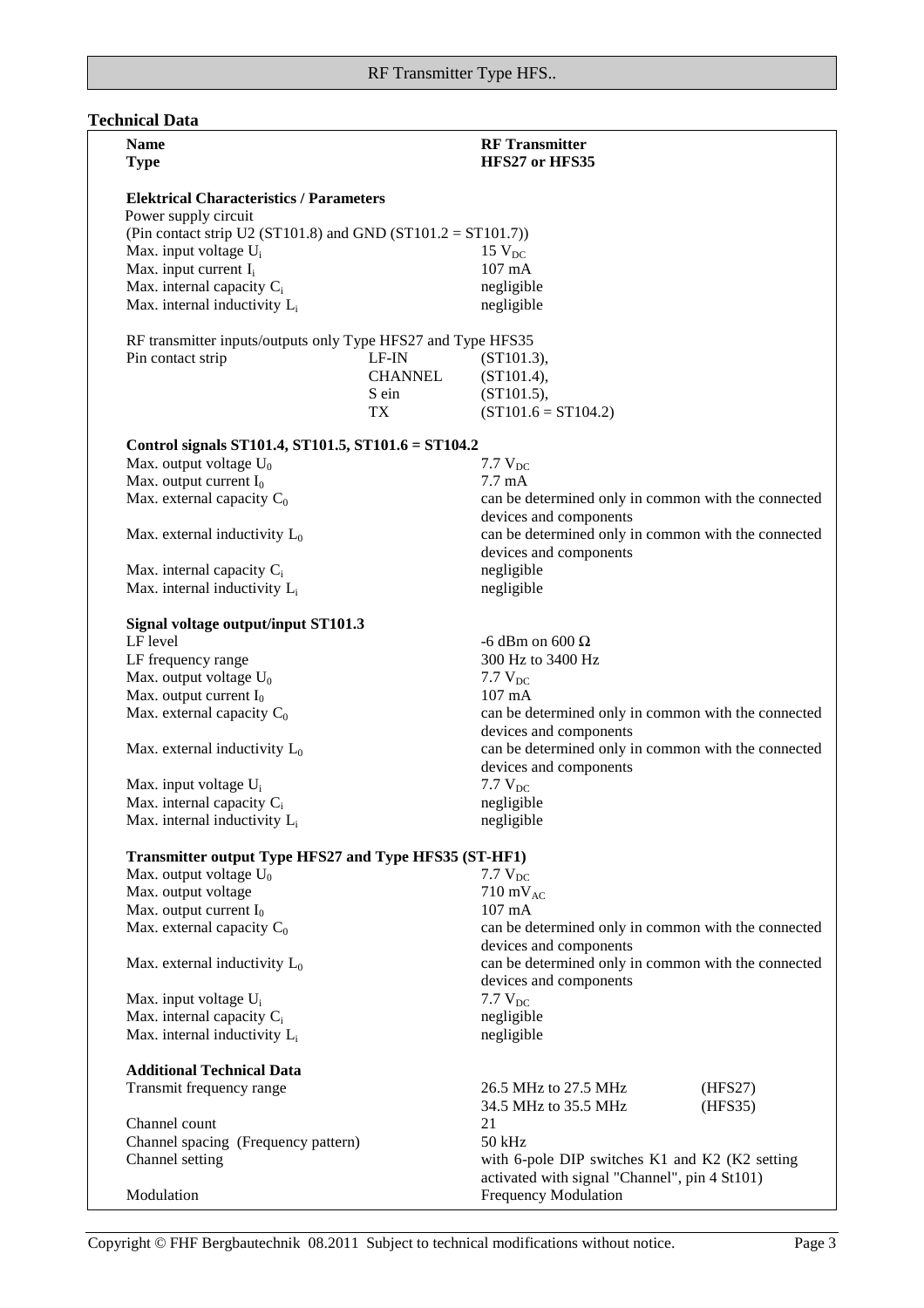# **Technical Data**

| RF output<br>LF input<br>LF Frequency range<br>Power Supply                            | $+8$ dBm on 50 $\Omega$<br>- 6 dB on 600 $\Omega$<br>300 Hz to 3.4 kHz<br>$U_n = 12V$ , $I_n = 26$ mA                |
|----------------------------------------------------------------------------------------|----------------------------------------------------------------------------------------------------------------------|
| Operating mode<br>Operation position                                                   | 100% duty-cycle / Continouos operation<br>any position                                                               |
| Weight<br>Dimensions                                                                   | approx. 0.2 kg<br>see dimensional drawing                                                                            |
| Temperature range<br>- Operation<br>- Storage and Shipping                             | $-20$ to $+55^{\circ}$ C<br>$-25$ to $+70^{\circ}$ C                                                                 |
| Testing and Certification<br>Explosion protection category / mode<br>Certification No. | IM1 EEx ia I<br><b>BVS 03 ATEX E 117 U</b>                                                                           |
| <b>Identification</b><br>The RF transmitter HFS27 or HFS35 is labelled as follows:     |                                                                                                                      |
| Company<br>Type                                                                        | FHF Bergbautechnik<br>D-42551 Velbert<br>HFS**<br>$\langle \xi_x \rangle$ IM1 EEx ia I<br><b>BVS 03 ATEX E 117 U</b> |
|                                                                                        | $CE$ 0158<br>F. Nr Testing (short sign, month/year)<br>$20^{\circ}C \leq T_a \leq +55^{\circ}C$                      |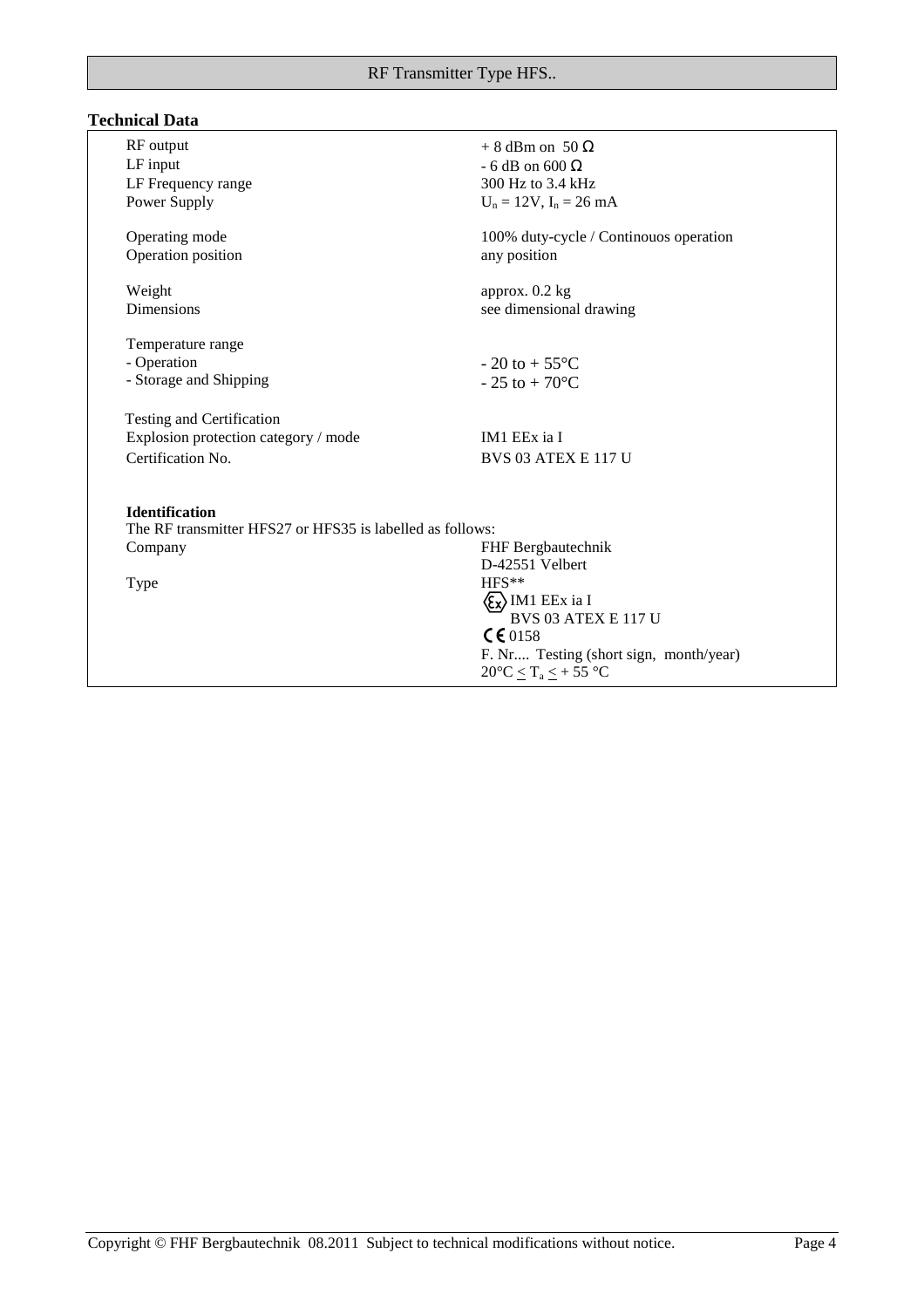## RF Transmitter Type HFS..

#### **Assembly and Disassembly**

The assembly is done by clipping the HFS27 or HFS35 modules on other devices, i.e. on the LF interface NFT01 or on the data radio modem MOD02. For this the clips on the front-sides must be bended e.g. by a screw-driver into the lock-position on the module carrier. The disassembly is done in the reverse way.

#### **Installation**

For installation the plug with the 8-wire connection cable coming from the modules NFT01 or MOD02 must be plugged onto the corresponding pin strip of the transmitter. Due to a different pole count a reverseconnection is impossible.

 $\overline{\mathbf{k}}$ 

The mechanical coding of the plug-in strip allows a connection only in the right order.



| Frequency Setting HFE**<br>Swich in<br>On"<br>Position |          |       |              |   |   |   |                |       |             |
|--------------------------------------------------------|----------|-------|--------------|---|---|---|----------------|-------|-------------|
|                                                        |          |       |              |   |   |   |                |       |             |
| 1<br>2                                                 |          | 20101 | 8            | 4 | 2 | 1 | Chan-<br>nel   | f/MHz | f/MHz       |
|                                                        | $\Omega$ | O     | $\mathbf{0}$ | Ó | Ó | 0 | ٥              | 26,50 | 34,50       |
|                                                        |          |       |              |   |   | 1 | 1              | 26,55 | 34.55       |
|                                                        |          |       |              |   | 1 |   | $\overline{c}$ | 26,60 | 34,60       |
|                                                        |          |       |              |   | 1 | 1 | Э              |       | 26,65 34,65 |
|                                                        |          |       |              | 1 |   |   | 4              | 26,70 | 34.70       |
|                                                        |          |       |              | 1 |   | 1 | 5              | 26.75 | 34,75       |
|                                                        |          |       |              | 1 | 1 |   | 6              | 26.80 | 34.80       |
|                                                        |          |       |              | 1 | 1 | 1 | 7              | 26.85 | 34,85       |
|                                                        |          |       | 1            |   |   |   | 8              | 26,90 | 34,90       |
|                                                        |          |       | 1            |   |   | 1 | 9              | 26,95 | 34,95       |
|                                                        |          | 1     |              |   |   |   | 10             | 27,00 | 35,00       |
|                                                        |          | 1     |              |   |   | 1 | 11             | 27.05 | 35,05       |
|                                                        |          | 1     |              |   | 1 |   | 12             | 27.10 | 35.10       |
|                                                        |          | 1     |              |   | 1 | 1 | 13             | 27,15 | 35.15       |
|                                                        |          | 1     |              | 1 |   |   | 14             | 27,20 | 35,20       |
|                                                        |          | 1     |              | 1 |   | 1 | 15             | 27,25 | 35,25       |
|                                                        |          | 1     |              | 1 | 1 |   | 16             | 27,30 | 35,30       |
|                                                        |          | 1     |              | 1 | 1 | 1 | 17             | 27.35 | 35,35       |
|                                                        |          | 1     | 1            |   |   |   | 18             | 27.40 | 35,40       |
|                                                        |          | 1     | 1            |   |   | 1 | 19             | 27.45 | 35,45       |
|                                                        | 1        | 0     | 0            | 0 | O | 0 | 20             | 27,50 | 35,50       |
|                                                        |          |       |              |   |   |   |                |       |             |

#### **Device Setup**

With the plug-in of the connection cable the device is ready for operation. The transmit channel must be set according to the table above. The selection of the transmit channel is made with a 6-pole DIP switch (K1). A second 6-pole DIP switch (K2) is available for the selection of a second channel frequency. The transmitter can be switched over to this frequency via the interface (signal "Channel", pin 4 of ST101).

## **Maintenance**

The device doesn't contain any parts to be maintained.

#### **Special conditions for a safe usage**

The RF transmitter HFS\*\* must be installed into a housing that ensures a minimum ingress protection of IP54 acc. to EN 60529.

This component is intended for an operation in a ambient temperature range of  $-20^{\circ}$  C to +55° C.

The internal wiring must comply to the conditions of section 6.4.11 of EN 50020.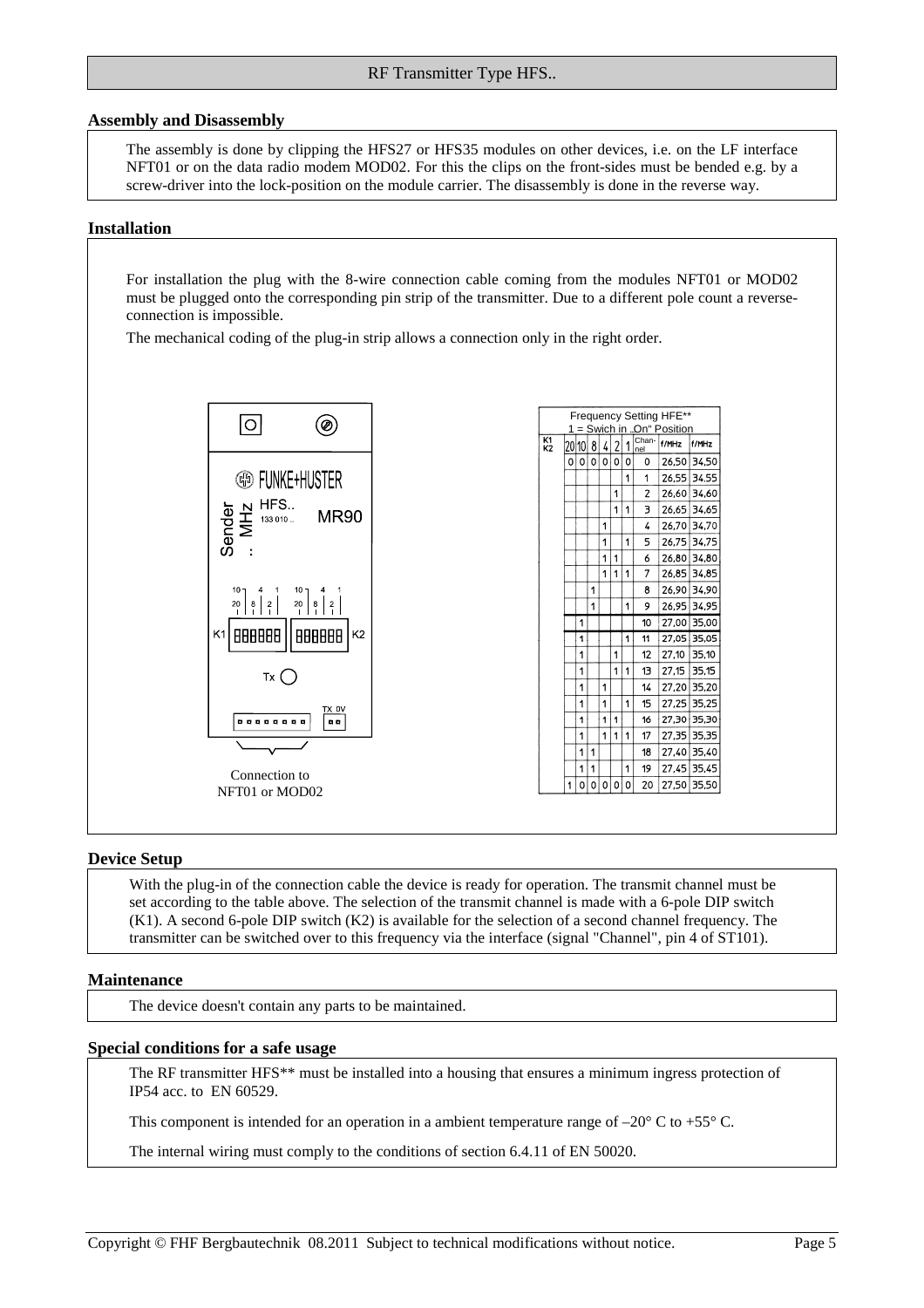# RF Transmitter Type HFS..

#### **Warn and Safety Advice**

This explosion-proof intrinsically safe equipment in safety-class group I is designed for operation in hazardous areas. Please pay particular attention to the following warning and safety instructions:

Any interconnection with other electric equipment must be especially certified.

The component must be connected and installed in accordance with the prescribed installation instructions by a trained specialist, taking the specified protection class into account.

This component must be connected and operated only with the specified voltage.

For operation of the component in commercial facilities the local accident prevention regulations for electrical plants and operating supplies have to be observed.

Unfavourable ambient conditions may damage the device and may possibly result into danger for the users life. Unfavorable ambient conditions could be:

- Air humidity too high (>75% rel., condensing)
- Moisture, dust (observe type of protection)
- inflammable gases, vapours, solvents, not covered by the protection class
- Ambient temperature too high  $(> +55^{\circ}C)$
- Ambient temperature too low  $(< -20^{\circ}C)$ .

The ambient temperature for the component may not fall outside the specified range during operation.

Keep only the specified operating modes.

The component is intended for use in hazardous firedamp pit areas.

Corrective maintenance may be executed only by the manufacturer or by a person appointed by the manufacturer concluded with a renewed routine test of the device.

**The explosion protection is not guaranteed at nonobservance of the above mentioned points.** 

| FHF Bergbautechnik GmbH & Co. KG |
|----------------------------------|
| Eintrachtstr. 95                 |
| D-42551 Velbert                  |